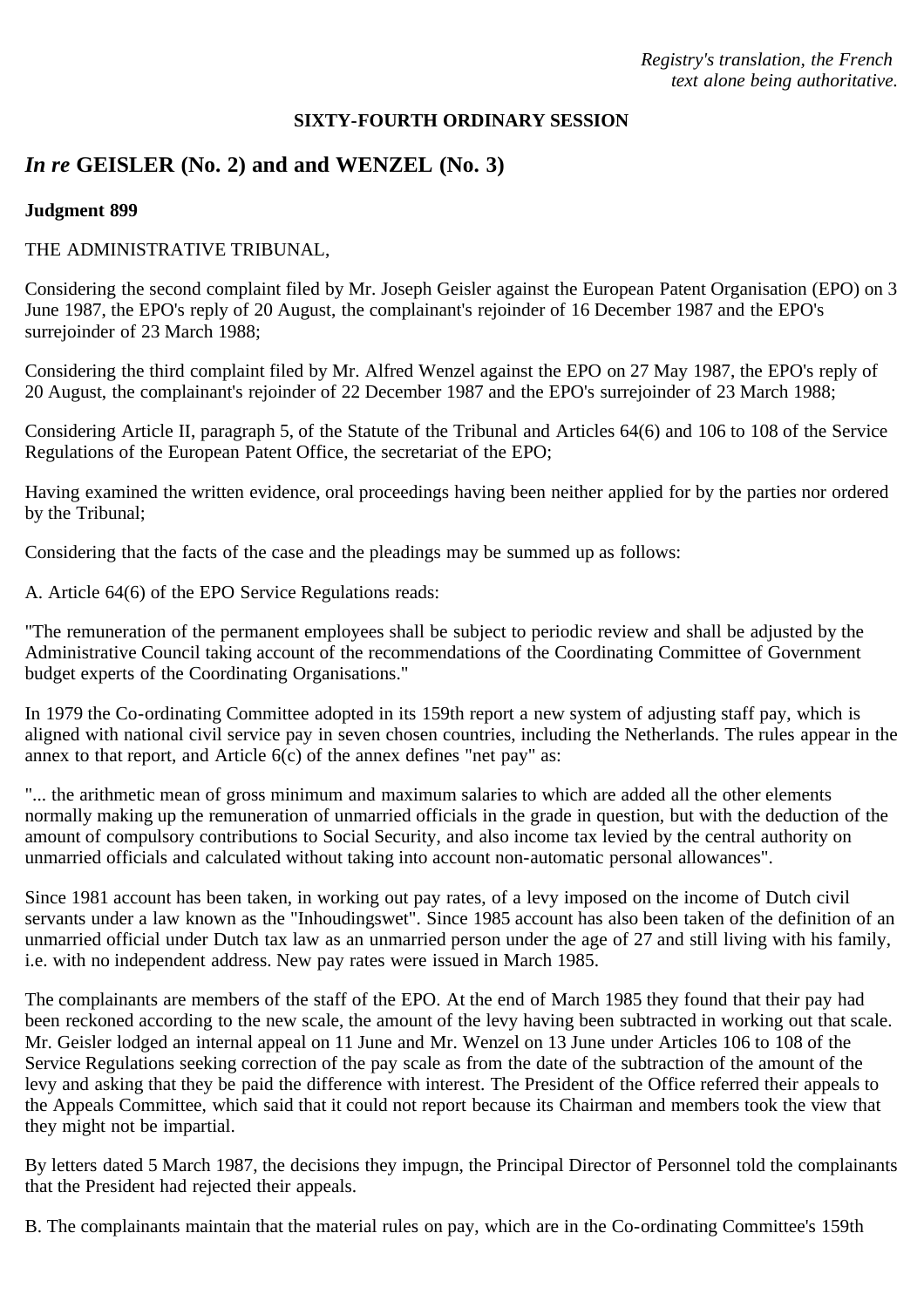report, have been misapplied since 1 July 1981. The levy is neither a compulsory contribution to social security nor a form of income tax and so, according to Article 6(c) of the annex to the report, ought not to have been taken into account in determining pay in the Co-ordinated Organisations.

The EPO has made a further mistake in that the definition of an unmarried official it has been applying since 1 July 1985 is not typical of EPO staff, who are usually university graduates, have already had several years' employment and are therefore about thirty when they join the Organisation.

The complainants ask the Tribunal to order the payment to them of the sums wrongfully withheld since the salary review of 1 July 1981 because of the subtraction of the levy and of the further sums withheld because of the mistaken definition of the term "unmarried official" that the EPO has applied since the review of 1 July 1985. They claim 2,000 Deutschmarks each in costs.

C. In its replies the EPO says that the claims relating to the definition of an unmarried official under Dutch law are irreceivable because they did not form part of the internal appeals.

As to the matter of the Dutch levy, although the EPO is not one of the co-ordinated organisations and is not bound by the Co-ordinating Committee's recommendations, the levy may indeed not be treated as a compulsory contribution to social security or as income tax under Article 6(c) of the annex to its 159th report and therefore should not be subtracted in reckoning pay. International organisations, whether co- ordinated or not, cannot require the government of a sovereign State like the Netherlands to change the way of reckoning pay in its civil service. Such were the difficulties that prompted the President of the Office to propose to the Administrative Council of the EPO a solution "adapted" to the EPO's own needs, but the Council postponed study of the matter.

The Organisation invites the Tribunal to reject the complainants' claims.

D. The complainants develop their case in rejoinders. They maintain that they have no intention of requiring the Dutch Government to follow any new method of reckoning pay in the Dutch civil service. What they object to is the Council's applying to EPO pay a deduction that is made from Dutch civil service pay.

E. In its surrejoinders the EPO enlarges on the pleas in its replies. It observes that at a meeting on 11 April 1986 the Co-ordinating Committee approved the position of the Dutch Government as to the levy on salary.

## CONSIDERATIONS:

1. The complainants, who are employees of the European Patent Office, are objecting to criteria that were applied in reckoning a change the Administrative Council approved on 14 June 1985 in EPO pay. They want the amount of their pay to be altered with retroactive effect from some earlier date.

2. Since their complaints have the same purpose and rest on the same pleas the Tribunal joins them for the purpose of making a single judgment.

3. Insofar as the Tribunal gathers from the evidence before it, the pay of EPO staff is, according to Article 64(6) of the Service Regulations, subject to periodic review and the Council adjusts it on the recommendation of the Coordinating Committee of Government Budget Experts of the Co-ordinated Organisations. Although the EPO is not formally represented on the Committee, its practice at the material time was to follow suit and adapt EPO pay to national civil service pay in several countries. In Judgments 726 (in re Andres No. 2 and others) of 17 March 1986, 785 (in re Andres No. 8) of 12 December 1986 and 859 (in re Andres No. 9) of 10 December 1987 the Tribunal explained the importance of the Committee's work to the EPO.

4. The procedure for the review of pay is set out in an annex to the Committee's 159th Report, and Article 6(c) defines as follows the net remuneration that counts in determining the national civil service pay to be taken as the basis of pay in the organisations:

"... the arithmetic mean of gross minimum and maximum salaries to which are added all the other elements normally making up the remuneration of unmarried officials in the grade in question, but with the deduction of the amount of compulsory contributions to Social Security, and also income tax levied by the central authority on unmarried officials and calculated without taking into account non-automatic personal allowances".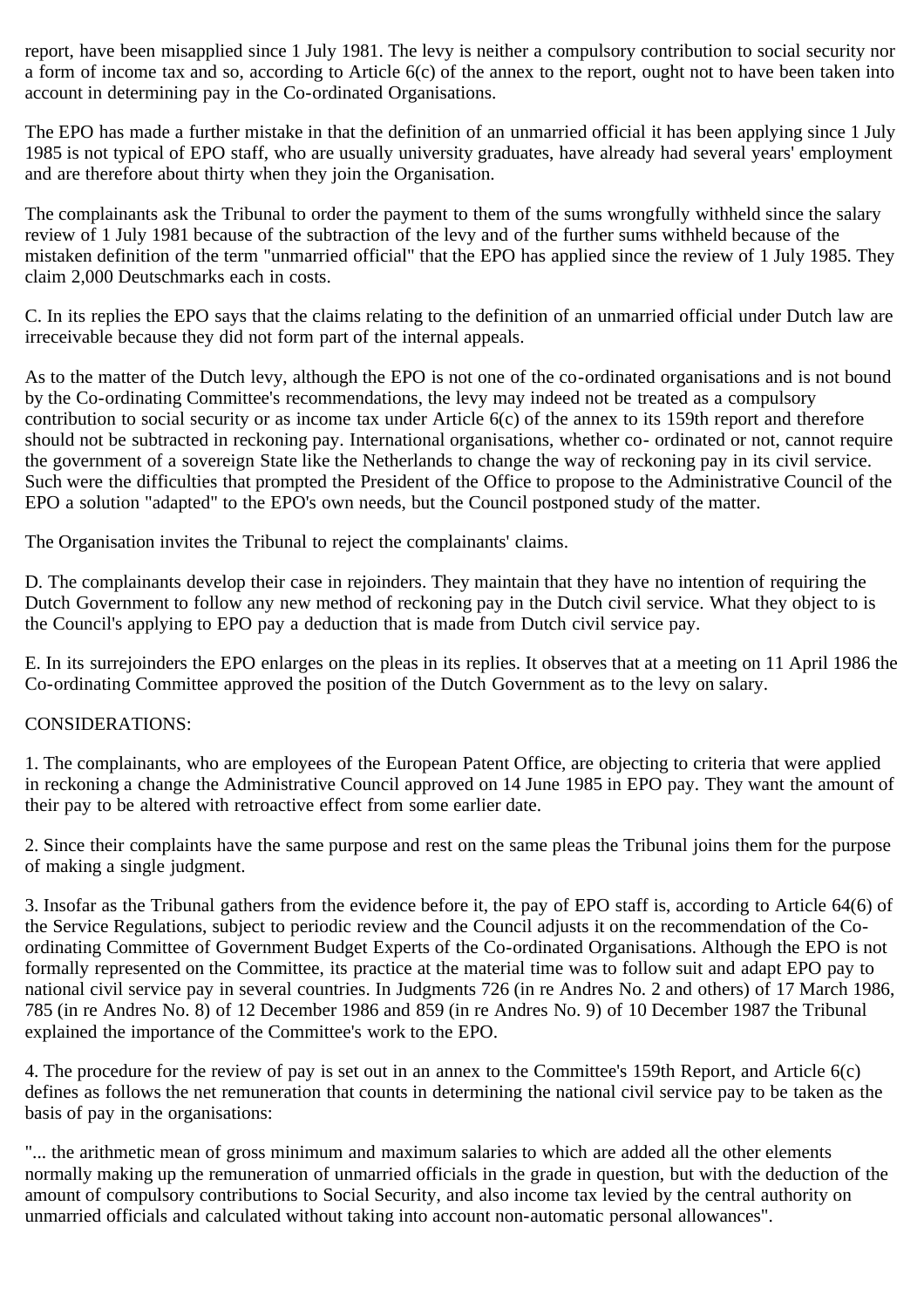5. According to the information supplied by the complainants there was discussion in the Committee in late 1985 about two "elements" notified by the Government of the Netherlands. One was a levy on Dutch civil service pay under a law known as the "Inhoudingswet", there being doubt about whether it was an item to be deducted under 6(c). The other was the amount levied on an unmarried official under Dutch tax law, the difficulty being that the law gave the term more than one meaning.

6. The complainants' case is that according to the scale for the co-ordinated organisations pay is lower in the EPO because of those two items.

7. Evidence filed by the complainants includes a communiqué of 10 November 1986 in which the President of the Office voiced strong objections to taking account of the two items, said the staff were understandably "disgruntled" and made a "firm commitment" to finding a better solution, which he described as "adapted co-ordination". He concluded: "This result - the only reasonable one there is - is something I shall pursue with the utmost vigour on behalf of us all".

8. The same view underlies a proposal the President made to the Administrative Council, but in the end the Council seemingly adopted a scale that followed the Co-ordinating Committee's recommendations: the Dutch levy was thus subtracted and a compromise struck over the definition of an unmarried official in Dutch tax law.

9. The new scale had been published on 18 March 1985 and pay altered accordingly at the end of that month. In letters of 11 and 13 June 1985 which were alike in substance the complainants objected to the effect on their pay of deducting the Dutch levy and asked the President to amend the scale with retroactive effect from the date of such deduction and make up the difference with interest. If he refused, their letters were to be treated as internal appeals under Articles 106 to 108 of the Service Regulations.

10. The President passed on their appeals to the Appeals Committee, but the Committee's answer was that it could not report because its chairman and members had an interest in the outcome. Letters of 5 March 1987 informed the complainants that the President had rejected their appeals, and those are the decisions they are impugning.

11. The complainants make two distinct claims. One is that the EPO ought not to have deducted the Dutch levy in working out the scale: in their view it is neither a contribution to social security nor income tax within the meaning of 6(c). Their other claim is that the Co-ordinating Committee was wrong to apply the definition of an unmarried official under Dutch tax law - someone under the age of 27 still living in the family home - because EPO officials have to live independently and even at the outset of their career are over 27.

12. The EPO submits that the complaints are irreceivable insofar as they are challenging the definition of an unmarried official in Dutch tax law because the claim is made for the first time and was not in the internal appeals.

13. The Organisation argues that, though in its own view neither the nature nor the purpose of the Dutch levy makes it a social security contribution or income tax, a different view is tenable, at least in theory. Doubt on that score, it says, made the President propose that the Council "adapt" pay to the EPO's own requirements. But it maintains that, inasmuch as its member States are sovereign, an international body, whether it is one of the "coordinated" organisations or not, can scarcely require the Netherlands to change its way of reckoning the net pay of its civil servants. It observes that the Council, which is also a sovereign body, turned down the President's proposal and adjourned the matter for further study. In its surrejoinders it points out that in the end the other delegates accepted the Dutch Government's position at a meeting of the Co-ordinating Committee on 11 April 1986.

## The Tribunal's decision

14. To begin with, the Tribunal will not review criteria laid down in any national law. The only rules it will apply are those that govern the international civil service and in this case they are the EPO Service Regulations and the criteria in 6(c) - assuming of course that 6(c) does apply by Council decision to the EPO, an issue the parties do not address.

15. The EPO's objections to receivability are sound. The claim relating to the definition of an "unmarried official" in 6(c) did not form part of the internal appeals - because the change came later - and may not be put forward for the first time in complaints to the Tribunal. It fails because it is irreceivable.

16. The only material issue in the internal appeals was the Dutch levy.